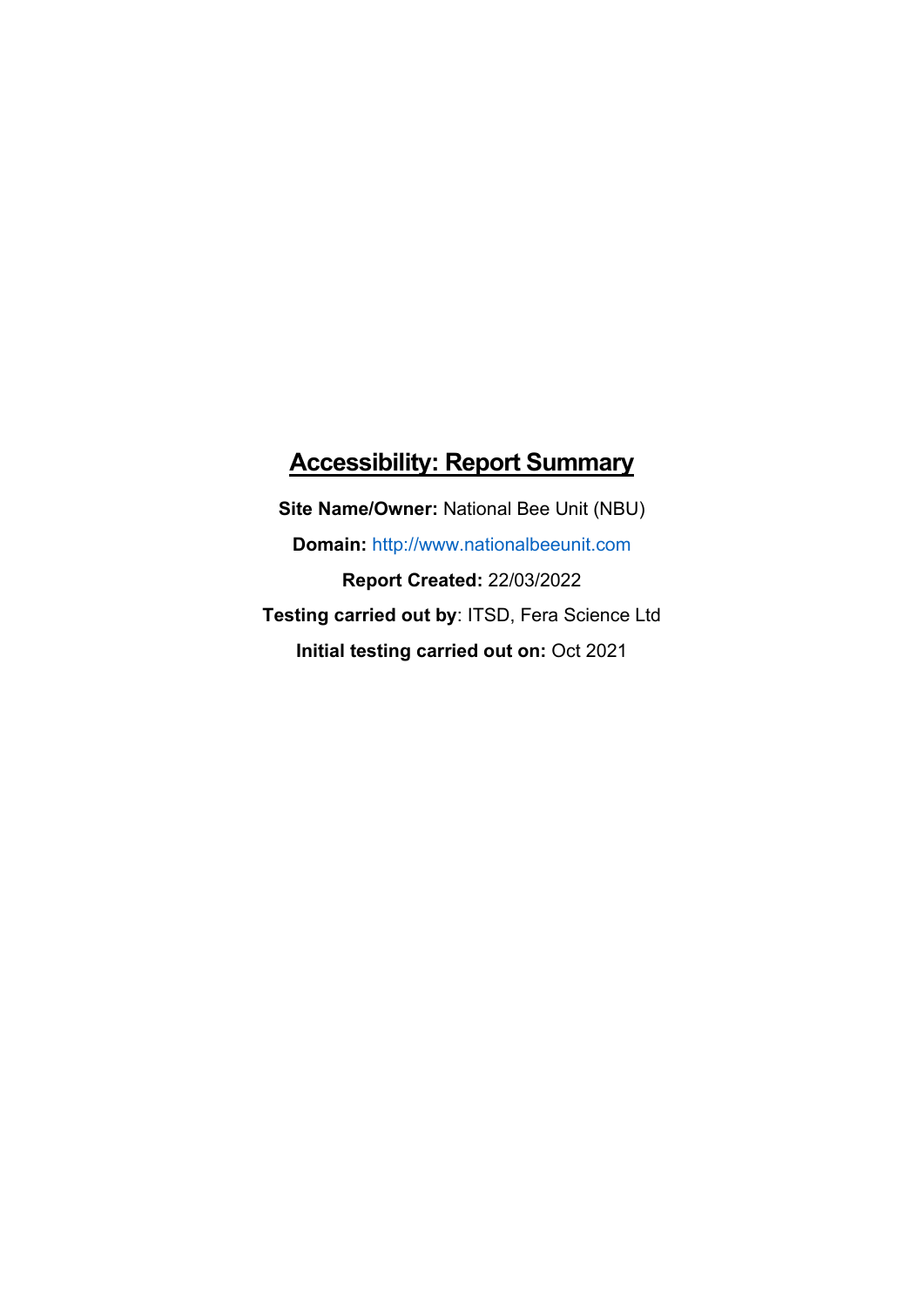#### **Introduction**

This document provides a summary of the web accessibility testing undertaken on the [http://www.nationalbeeunit.com](http://www.nonnativespecies.org/) domain. The testing was commissioned to identify any modifications required to ensure [http://www.nationalbeeunit.com](http://www.nonnativespecies.org/) conforms to The Public Sector Bodies (Websites and Mobile Applications) Accessibility Regulations 2018.

#### **Summary of activity undertaken**

Five key areas guided the testing:

- 1. Text content
- 2. Images & video
- 3. Interactive tools & transactions
- 4. Technology
- 5. HTML

Each area contained a suite of tests that were carried out across a broad sample of content on [http://www.nationalbeeunit.com.](http://www.nonnativespecies.org/) The tests were performed manually providing a detailed review of the content. Where appropriate, online tools and browser software were used to help carry out the tests.

PDFs & other docs are out of the scope of this accessibility testing.

#### **Summary of findings**

In general, the domain [http://www.nationalbeeunit.com](http://www.nonnativespecies.org/) passed many of the individual tests carried out; a proportion of the accessibility tests were marked as not applicable as the site did not contain any video and had limited form elements therefore a number of the tests were not required.

The structure of the HTML was sound throughout most of the tested pages; however, several empty heading tags were noted it is recommended that these be removed, and the page titles were identical, these should be updated to unique page titles. Additionally, images were found that require new or adjustments to their alternative text to allow for screen-reader software to navigate those pages successfully. Furthermore, the live data maps for foulbrood also displayed several alternative text errors, although the data maps maybe provided by a thirdparty so not easily changed.

There was no unexpected behaviour when interacting with the site with or without stylesheets and all the content was readable in both scenarios. The site is not optimised for mobile devices however the site did not require any complex interactions to navigate when accessing it via mobile device; it can be navigated with a single finger and the content is viewable with the appropriate zoom.

Navigating the site using a keyboard (by tabbing through content) is logical however, the cursor is hidden by the navigation elements and the position of the cursor is lost as it not bold enough to see. It is also not possible to skip to the main content of the page via the keyboard.

## **Issues identified**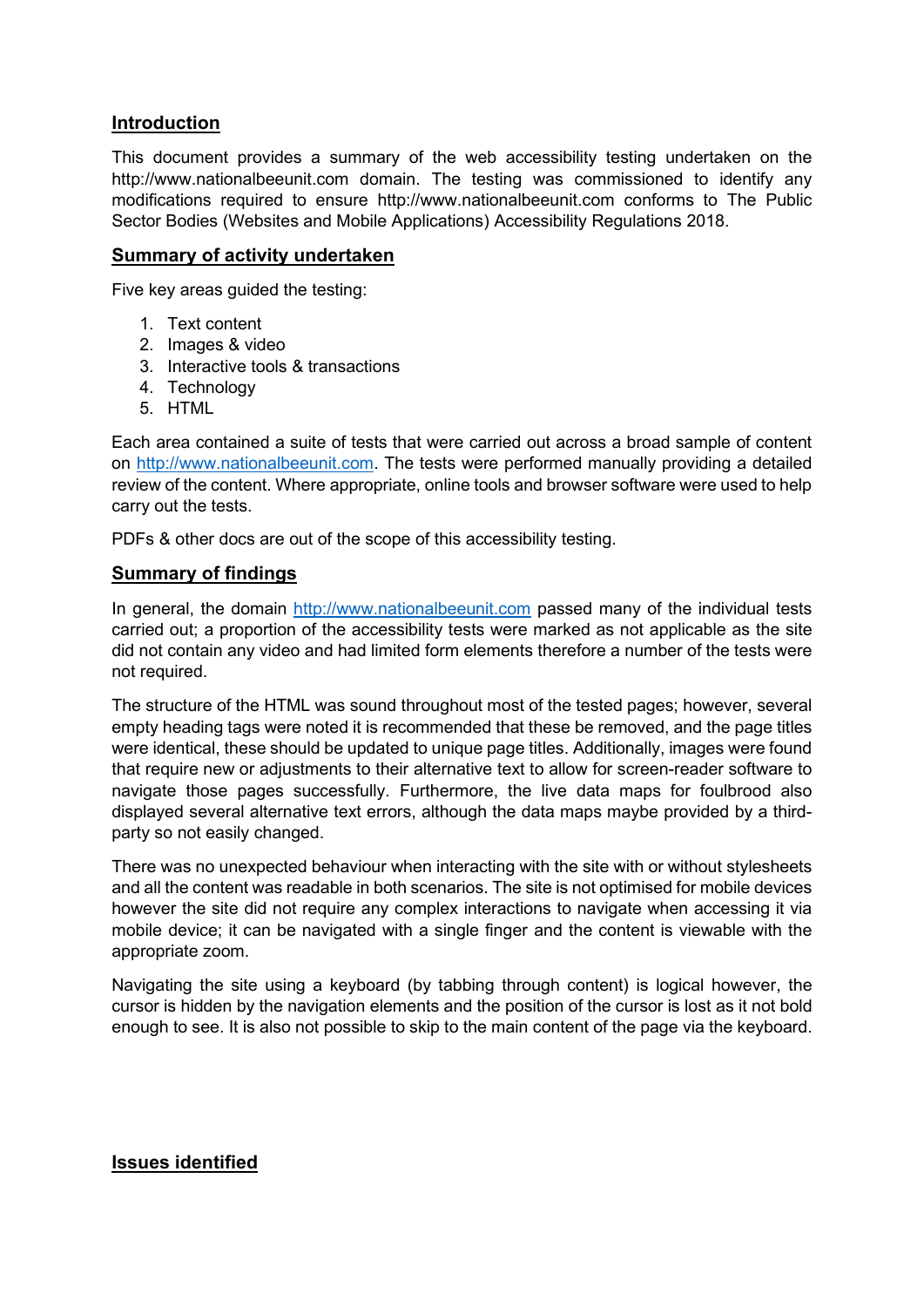Below is a list of the possible actions in response to issues found, grouped together in the following categories based on the recommended next step:

- 1. Advise Actions that can be taken by NBU website managers using the existing Content Management System (CMS).
- 2. Recommendations Short to medium term actions that will enable improved use of the site by as many users as possible, including those users with impairments and/or disabilities
- 3. Query Disproportionate burden Actions that will lead to a significant restructure and redesign of the site to remedy effectively and the NBU are asked to advise whether they consider these a ['Disproportionate burden'](https://www.gov.uk/guidance/accessibility-requirements-for-public-sector-websites-and-apps#when-complying-with-accessibility-regulations-might-be-a-disproportionate-burden) to undertake now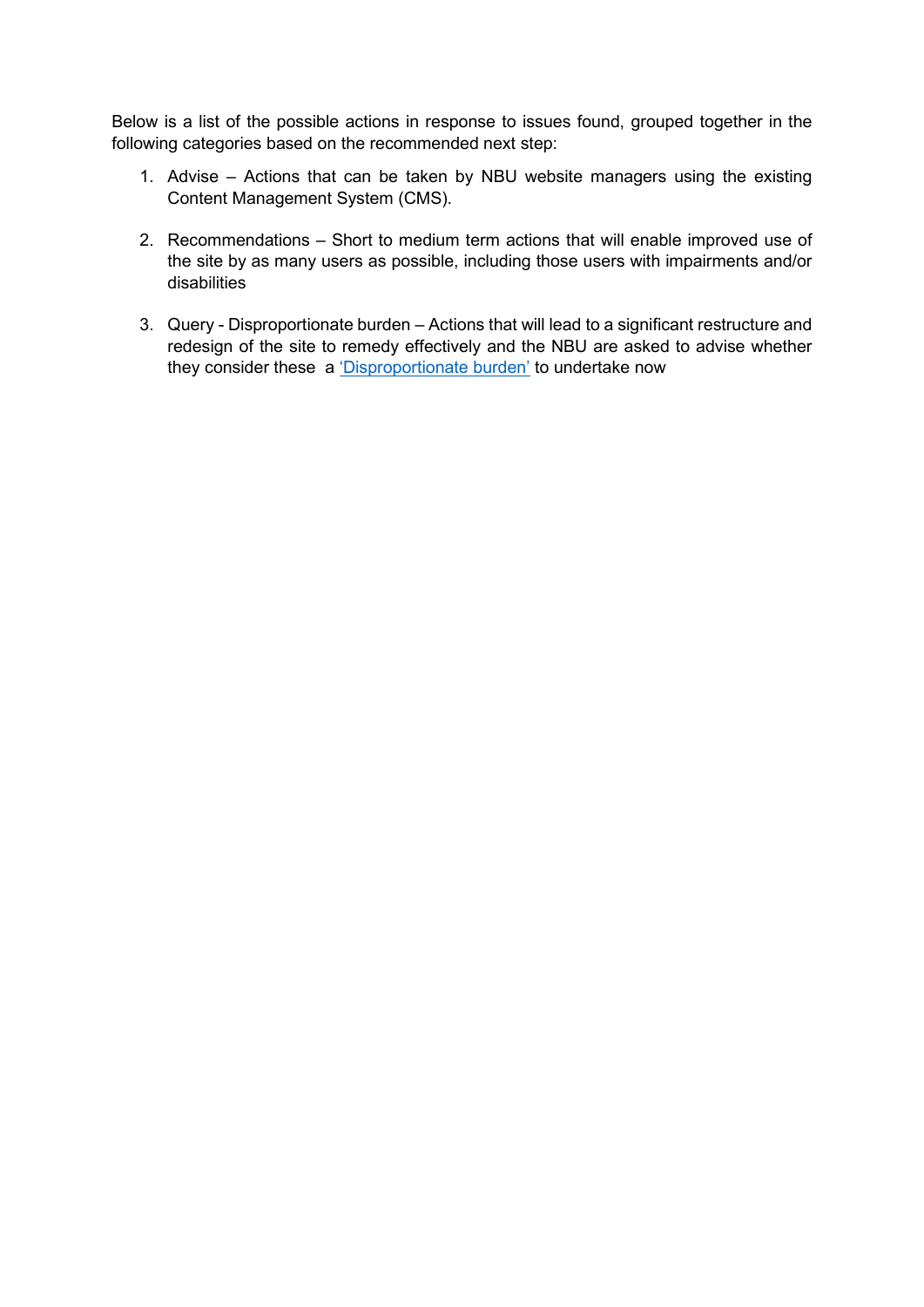## 1. Advise

Those tests which failed, a comment with the appropriate rationale, and the associated recommended action(s) are below as well as a statement as to whether the corrective action was undertaken.

These actions can be undertaken by the NBU website managers using their existing Content Management System (CMS).

## **None to report.**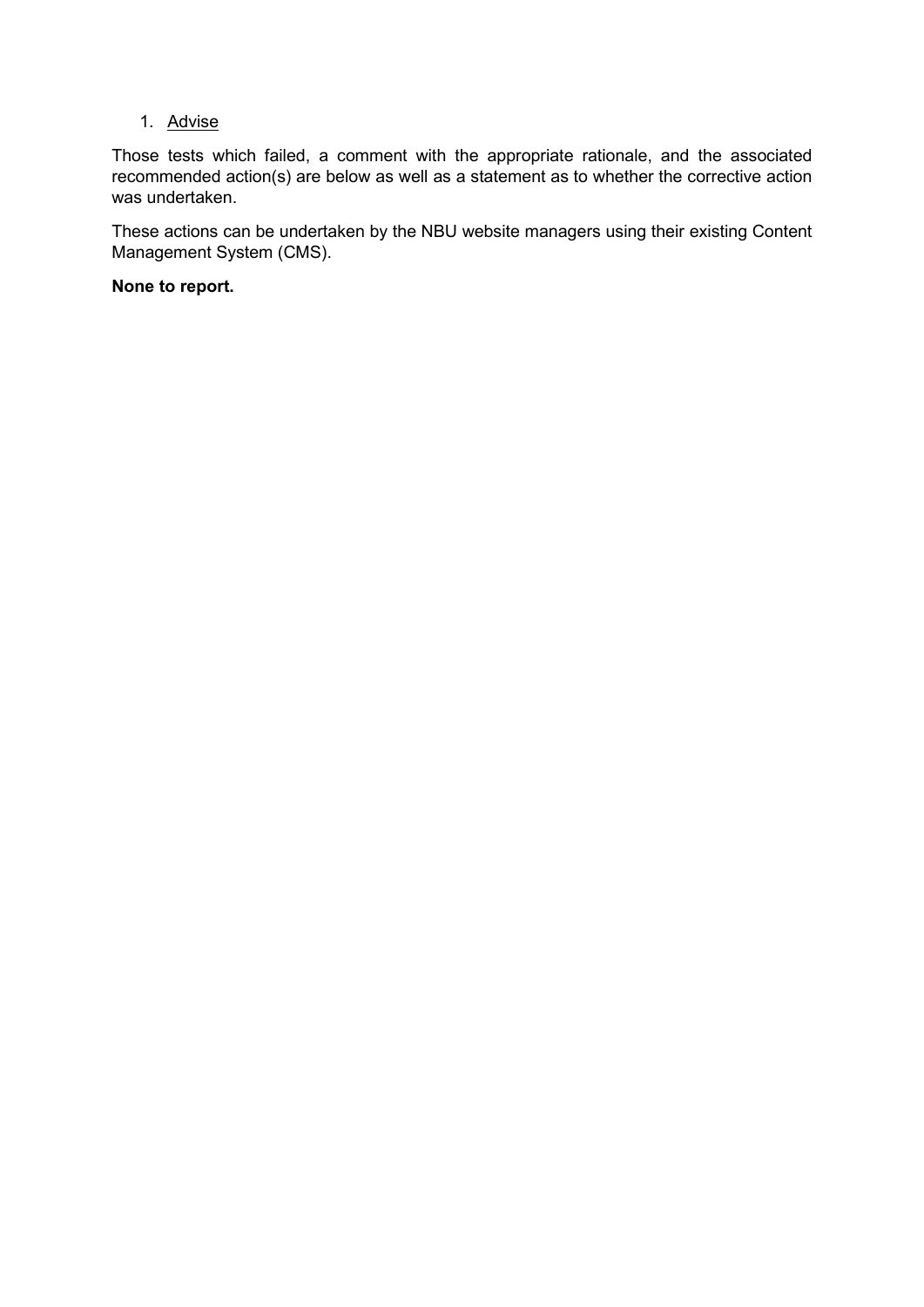## 2. Recommendations

Those tests which failed, a comment with the appropriate rationale, and the associated recommended action(s) are below as well as a statement as to whether the corrective action was undertaken.

| ×<br>a sa |  |
|-----------|--|
|           |  |
|           |  |

|                                   | <b>Test Reference   Text Content - Test 1</b>                                                                                                                                                                                                  |
|-----------------------------------|------------------------------------------------------------------------------------------------------------------------------------------------------------------------------------------------------------------------------------------------|
| Comment                           | Relevant pages contain headings with no content.                                                                                                                                                                                               |
| <b>Recommendation</b>             | Remove redundant headings with no content.                                                                                                                                                                                                     |
| <b>Relevant Page(s)</b>           | Home Page<br>Legislation, Imports and Exports<br>Legislation, Imports and Exports - Imports and Exports<br><b>Research and Development</b><br><b>Research and Development - Completed Projects</b><br>WIIS<br><b>Publications</b><br>About NBU |
| <b>Corrective action</b><br>taken | Redundant heading removed.                                                                                                                                                                                                                     |

#### 2.2.

|                                   | <b>Test Reference</b>   Text Content - Test 3                                                                                                       |
|-----------------------------------|-----------------------------------------------------------------------------------------------------------------------------------------------------|
| <b>Comment and</b><br>advice      | List of pages within the site, styled correctly until the content<br>navigation pane on the left-hand side ends and then the list is off<br>centre. |
| Recommendation                    | Adjust navigation / page formatting to ensure the list is not off centre.                                                                           |
| <b>Relevant Page(s)</b>           | Site Map                                                                                                                                            |
| <b>Corrective action</b><br>taken | <b>Navigation formatting corrected.</b>                                                                                                             |

## 2.3.

| <b>Test Reference</b>             | <b>Text Content - Test 4</b>                                                                                                        |
|-----------------------------------|-------------------------------------------------------------------------------------------------------------------------------------|
| <b>Comment</b>                    | All links have associated descriptive text so make sense. However, a<br>few display redundant text titles when using the WAVE tool. |
| Recommendation                    | Suggest removing the redundant text titles if necessary.                                                                            |
| <b>Relevant Page(s)</b>           | All pages other than Live Data Maps.                                                                                                |
| <b>Corrective action</b><br>taken | Removed the redundant text titles.                                                                                                  |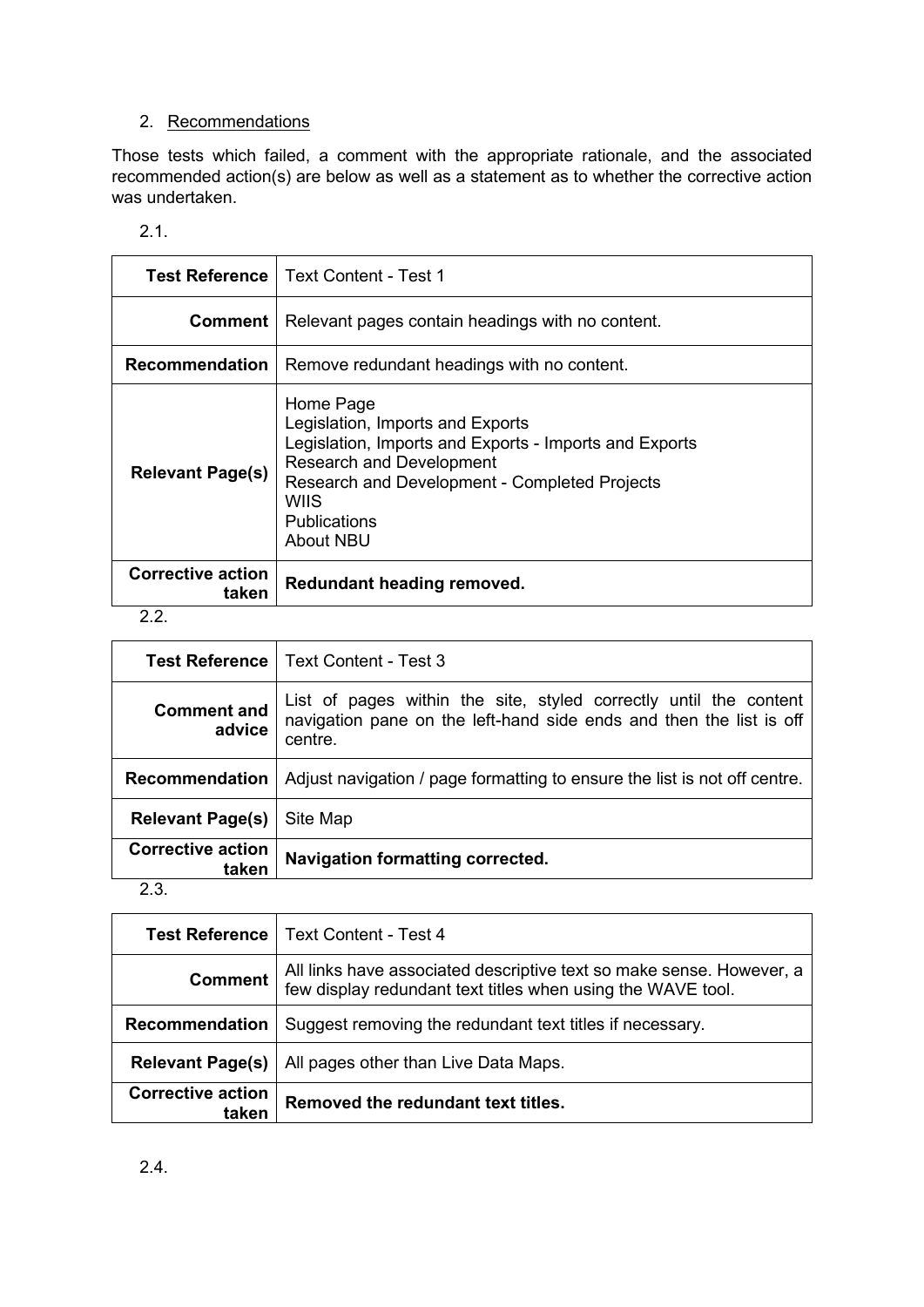| <b>Test Reference</b>             | <b>Text Content - Test 5</b>                             |
|-----------------------------------|----------------------------------------------------------|
| Comment                           | All the page titles are identical.                       |
| Recommendation                    | Changing page titles to be more informative.             |
| <b>Relevant Page(s)</b>           | All test pages other than Live Data Maps.                |
| <b>Corrective action</b><br>taken | Page titles updated to be more informative and relevant. |
| OF.                               |                                                          |

| ×         | ٠                 |  |
|-----------|-------------------|--|
| I<br>a sa | ×<br>ł<br>۰.<br>× |  |

| <b>Test Reference</b>             | Image and Video - Test 1                                                |
|-----------------------------------|-------------------------------------------------------------------------|
|                                   | <b>Comment</b>   The image 'rss.png' does not contain alternative text. |
|                                   | <b>Recommendation</b>   Provide alternative text for the image.         |
| <b>Relevant Page(s)</b>           | All pages                                                               |
| <b>Corrective action</b><br>taken | Added alternative text to rss.png.                                      |
|                                   |                                                                         |

## 2.6.

| <b>Test Reference</b>             | Image and Video - Test 1                                                        |
|-----------------------------------|---------------------------------------------------------------------------------|
| <b>Comment</b>                    | The images associated with the gallery's all have the same alternative<br>text. |
| <b>Recommendation</b>             | Change the alternative to be more descriptive.                                  |
| <b>Relevant Page(s)</b>           | Image Gallery                                                                   |
| <b>Corrective action</b><br>taken | Corrected the alternative text to be more relevant.                             |
|                                   |                                                                                 |

## 2.7.

| Test Reference                    | Interactive Tool & Transaction – Test 1                                    |
|-----------------------------------|----------------------------------------------------------------------------|
|                                   | <b>Comment</b> Search bar within side navigation does not contain a label. |
| Recommendation                    | Add appropriate label to search bar.                                       |
| <b>Relevant Page(s)</b>           | All pages.                                                                 |
| <b>Corrective action</b><br>taken | Added a label to the search bar.                                           |

## 2.8.

| <b>Test Reference</b>   Technology $-$ Test 4 |
|-----------------------------------------------|
|                                               |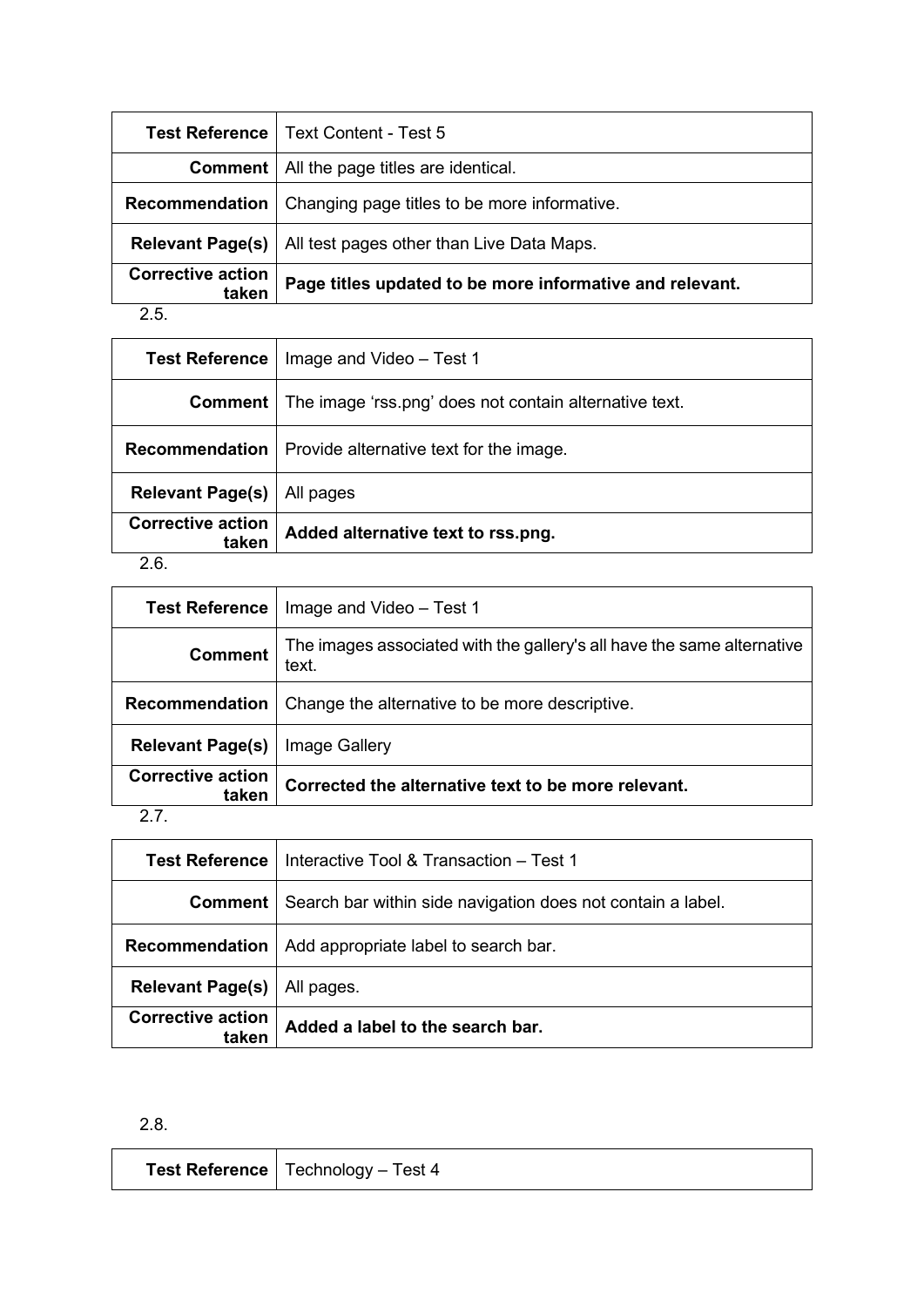| <b>Comment</b>                    | The cursor highlights the current link however the link selected is not<br>obvious. |
|-----------------------------------|-------------------------------------------------------------------------------------|
| Recommendation                    | The selected option could be more obvious, e.g. have a solid<br>background colour.  |
| Relevant Page(s)   All pages.     |                                                                                     |
| <b>Corrective action</b><br>taken | The highlighting on elements which are selected has been<br>improved.               |

2.9.

| <b>Test Reference</b>             | Technology - Test 9                                                                                |
|-----------------------------------|----------------------------------------------------------------------------------------------------|
|                                   | <b>Comment</b>   No main content skips available.                                                  |
| Recommendation                    | Add a 'Skip to main content' link to ensure keyboard users can bypass<br>the main navigation pane. |
| <b>Relevant Page(s)</b>           | All pages.                                                                                         |
| <b>Corrective action</b><br>taken | A skip to the main content is now present.                                                         |

# 2.10.

|                                   | <b>Test Reference</b>   Technology – Test 13                                            |
|-----------------------------------|-----------------------------------------------------------------------------------------|
| Comment                           | Very low contrast errors relating to navigation elements using<br>WebAIM.               |
| Recommendation                    | Adjust contrast on the navigation elements to ensure no contrast<br>errors are present. |
| <b>Relevant Page(s)</b>           | All pages.                                                                              |
| <b>Corrective action</b><br>taken | The contrast has been adjusted to correct these errors.                                 |